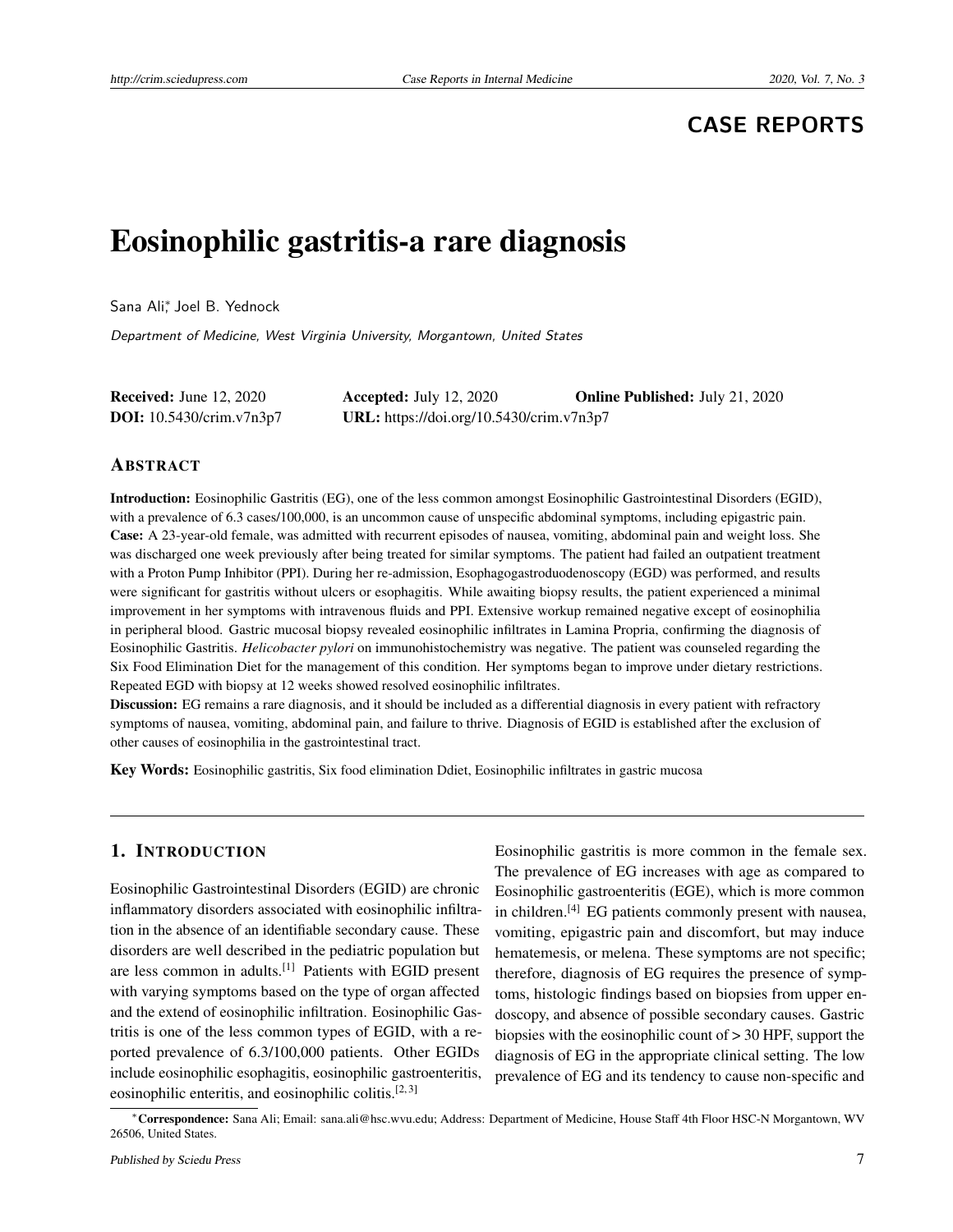common symptoms may lead to misdiagnosis and inadequate management of these patients.

# 2. CASE PRESENTATION

A 23-year-old female initially presented to the Emergency Department with an 8-weeks history of nausea, vomiting, epigastric pain, weight loss, and inability to tolerate oral intake. The patient had a past medical history of Insulindependent type 2 diabetes, obesity, and depression. Lab tests on admission were unremarkable. Computed tomography scan (CT-scan) of the abdomen and pelvis, and right upper quadrant ultrasound were only significant for mild hepatic steatosis. Helicobacter pylori stool antigen and Celiac testing were negative. The patient was started on intravenous fluids, a Proton Pump Inhibitor (PPI), and antiemetics, which led to a temporary improvement of her symptoms. She was discharged home on an oral course of PPI for four weeks. The patient's symptoms recurred shortly after discharge leading to her readmission one week later.

Further workup included a specific gastroenterology consultation. Esophagogastroduodenoscopy (EGD) was performed on admission, and findings revealed gastritis without ulcers or esophagitis (see Figures 1, 2). Biopsies were obtained from gastric mucosa, but not from the esophagus as mucosa was macroscopically normal-appearing. Pending gastric biopsy results, the patient was continued on PPI and maintenance fluids, with minimal improvement in her symptoms. CT-scan of the brain, nuclear cholescintigraphy, and gastric emptying study were part of the extensive workup, performed in order to rule out other possible causes of persistent symptoms, the results of which were unremarkable.



Figure 1. Image of patient's Esophagus from Upper endoscopy performed during hospitalization. Visually normal appearing mucosa without evidence of inflammation or injury.



Figure 2. Image of Gastric body from Upper endoscopy performed during hospitalization. Gastric mucosa appears inflamed with linear erythema.



Figure 3. Image of Gastroesophageal Junction from Endoscopy performed in 12 weeks after discharge. Normal appearing mucosa without evidence of ulceration or inflammation

Peripheral blood eosinophilia was noticed on day 4 after admission. Previous complete blood count (CBC) with blood cells differentiation were unremarkable. The patient had no known history of atopy or allergies. The gastric biopsy revealed an extensive eosinophilic infiltration within the lamina propria, numbering greater than 50 HPF in most areas. The biopsy was negative for Helicobacter pylori immunehistochemical stain and dysplasia, findings that were consistent with the diagnosis of Eosinophilic Gastritis. In the absence of diarrhea or rectal bleeding, concurrent eosinophilic colitis was not clinically suspected; therefore, a colonoscopy was not recommended by our gastroenterologist.

As the patient was symptomatic, the Six Food Elimination Diet (SFED) was initiated as first-line therapy for her condition and was continued on oral PPI therapy. She was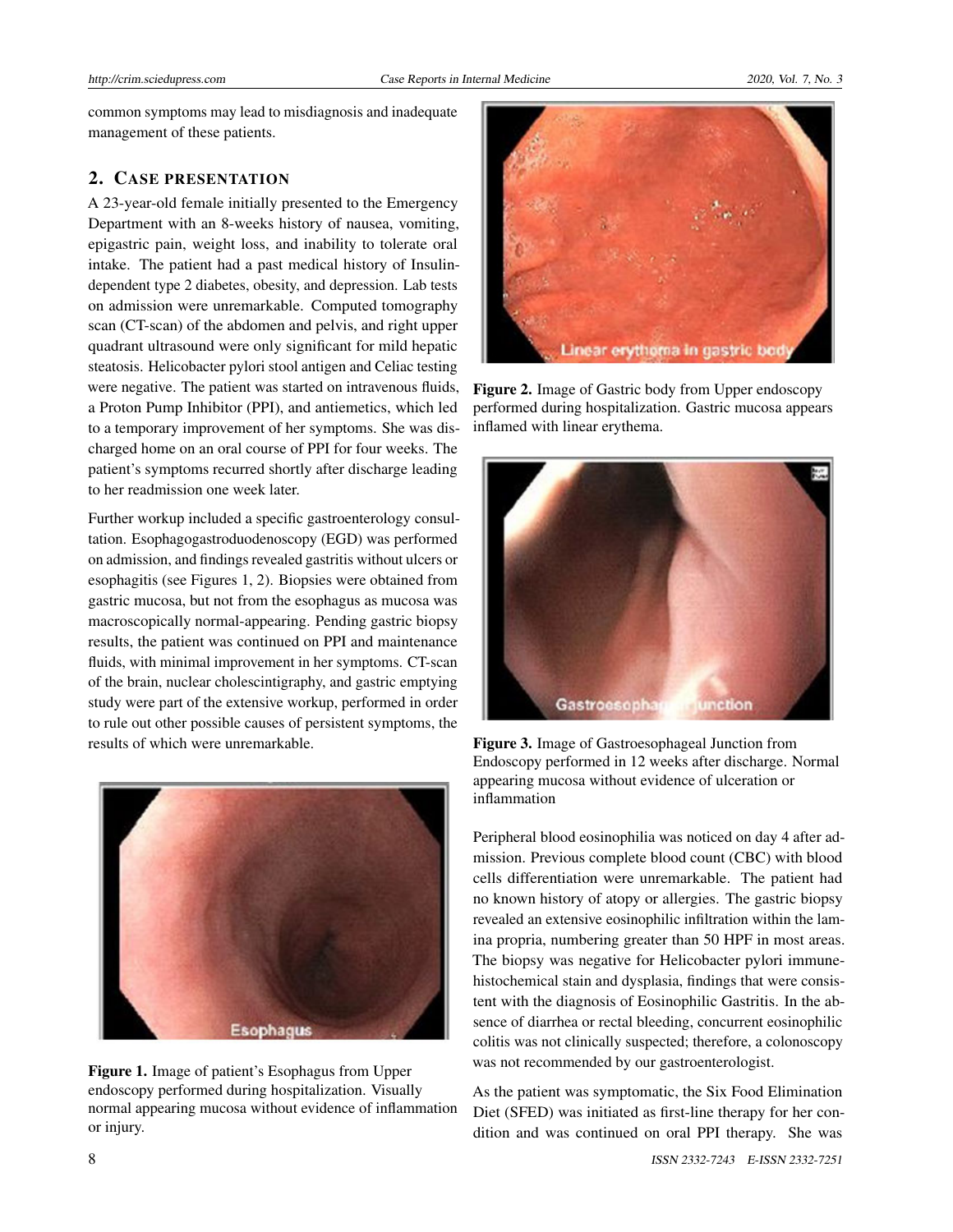evaluated by a dietician to help give recommendations and promote adherence to the specific diet. The patient was discharged home with the recommendation of a follow-up visit in our Gastroenterology Clinic.

The patient's symptoms completely resolved in two months under the elimination diet. She was continued on SFED and repeat EGD with biopsy was performed at 12 weeks, demonstrating resolution of gastritis (see Figures 3, 4) and eosinophilic infiltration.



Figure 4. Image of Gastric body from Endoscopy performed in 12 weeks after discharge. Resolved linear erythema as compared to Figure 2.

## 3. DISCUSSION

The aspects of this case that merits discussion includes: diagnosing eosinophilic gastritis, management of a patient with EG, and Uniqueness of this case.

#### 3.1 Diagnosing eosinophilic gastritis

The non-specific symptoms of EG, which can be present in many other conditions, makes it a challenging diagnosis. Varying symptoms are seen based on the depth of the eosinophilic infiltration of the gastric wall. Nausea, vomiting, and epigastric discomfort is seen with eosinophilic infiltration of the mucosal layer, while the involvement of muscularis layer can mimic gastric outlet obstruction.[\[5\]](#page-3-4)

Esophagogastroduodenoscopy is warranted in all patients with refractory and non-specific abdominal symptoms (these symptoms are discussed 'Introduction'). As EG is histologically diagnosed, it is imperative to perform biopsy of gastric mucosa on evidence of inflammation macroscopically. Findings that can be appreciated during gastroscopy in a patient with EG include; normal mucosa, mild erythema and erosive ulcerations, presence of mucosal necrosis can be seen in extreme cases. Need for obtaining biopsies on grossly normal

gastric mucosa in a symptomatic patient is debatable, and would require greater degree of clinical suspicion for EG when alternate diagnosis could not be derived. Eosinophil count of > 30 HPF on gastric biopsies supports the diagnosis of EG in appropriate clinical setting.

It is curial to rule out underlying potential etiologies, before ascertaining a diagnosis of EG. *Helicobacter pylori* infection, gastrointestinal helminth infection, use of non-steroidal anti-inflammatory drugs (NSAIDs), known food allergies, hyper-eosinophilic syndrome, and connective tissue diseases are some of the known etiologies associated with eosinophilic infiltration of the gastric mucosa. EGID are found to be associated with atopic conditions, peripheral blood eosinophilia, or protein-losing enteropathy. Our patient had no history of asthma, or allergies and presented with the acute onset of her gastrointestinal symptoms. Peripheral blood eosinophilia was seen later in the admission but is not part of the diagnostic criteria nor consistently present in patients who suffer from this condition. Greater than 50% of EGID cases occur independent of peripheral blood eosinophilia.<sup>[\[6\]](#page-3-5)</sup> A range of 5% to 35% is reported in the literature for the prevalence of peripheral blood eosinophilia in EGID.[\[7\]](#page-3-6)

# 3.2 Management of patients with symptomatic eosinophilic gastritis

There are no defined treatment guidelines for the management of the patients with EG. The elimination diet is one of the well-studied approaches to the management of patients with eosinophilic esophagitis  $(EOE),$ <sup>[\[8\]](#page-3-7)</sup> but not yet established for EG. A prospective clinical trial studied Six Food Elimination Diet (SFED) in EGE, preliminary results were noteworthy for improvement in clinical symptoms, and resolution of peripheral and histologic eosinophilia at six weeks.[\[9\]](#page-3-8) SFED excludes soy, wheat, egg, nuts, milk, and fish from dietary intake. We observed similar improvements in our patient (compared to preliminary results of the study), with adherence to 12 weeks of SFED. Although there is no definitive evidence to prove that food hypersensitivity causes EGID, clinical improvement after adherence to an elimination diet supports the role of food allergy or hypersensitivity.

Patients treated with oral steroids have shown clinical improvements in the literature in EGID, but this has only been studied in small series of patients.<sup>[\[10\]](#page-3-9)</sup> As corticosteroids are known to have several potential sides effect and risks, their use is limited. Oral budesonide, is well established treatment for inflammatory bowel diseases and eosinophilic esophagitis; however, nausea, dyspepsia, and abdominal discomfort are commonly reported adverse reactions associated with its use. Lack of clinical data for the use of budesonide in EG and predominance of gastrointestinal adverse effects, limited